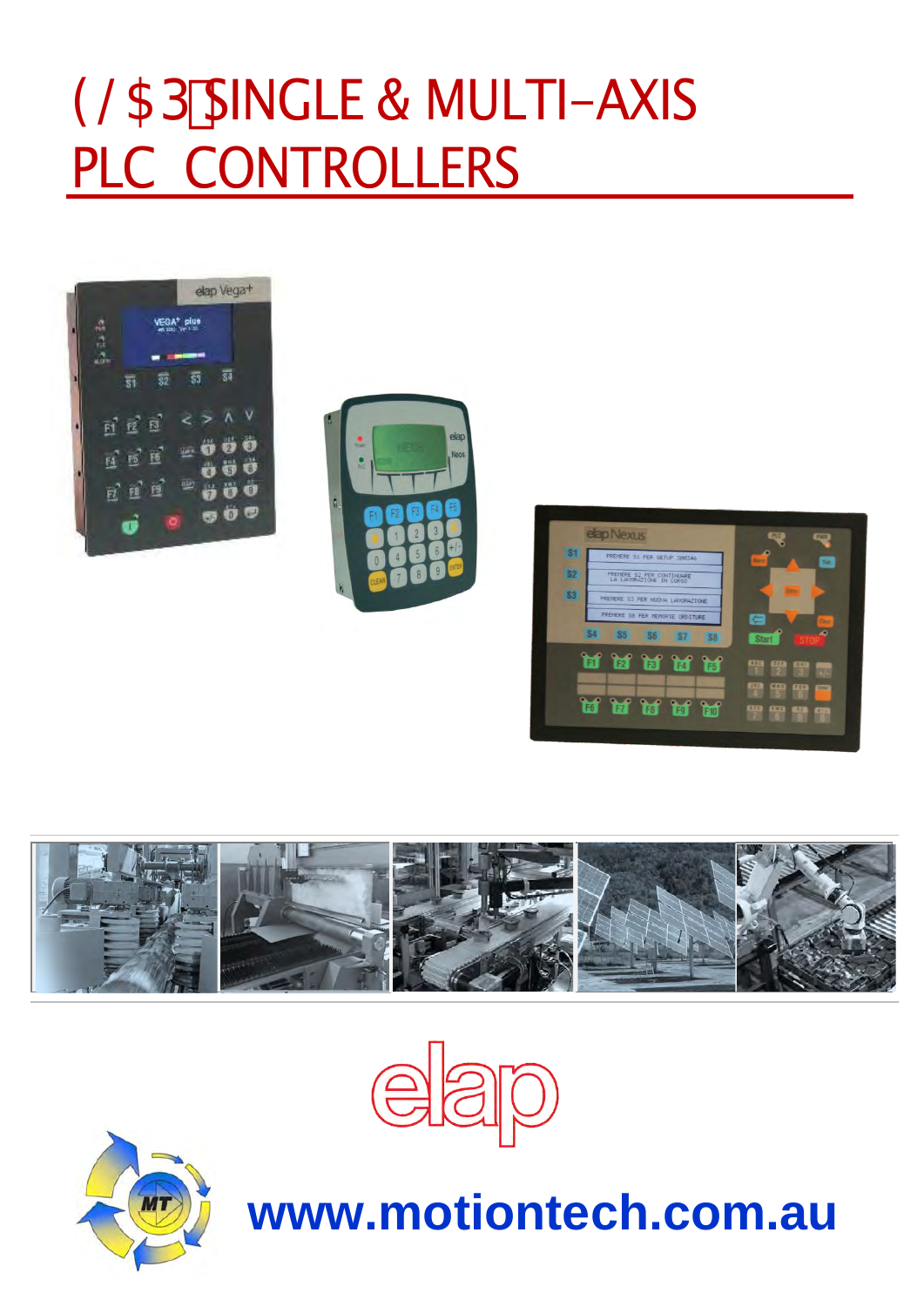



- **Control over 2/4 digital axes**
- **Embedded PLC, Ladder or Instruction List programming**
- **Configurable user interface**
- **Programming through the mini USB 2.0 port**
- **Real Time Clock**
- **FLASH memory for data backup**
- **Main bus for I/O expansion**
- **Modbus RTU communication protocol over 2 ports**
- **Removable SD card support for data, recipes and program backup/upload**

**NEXUS N2** controls *two/four digital axes by* its 12-bit analogue output*.* Its *powerful embedded PLC* can be programmed both in *Ladder* and in *Instruction List* language. *NEXUS N2 user interface* can be completely *configured according to the application requirements.* The user interface and PLC program graphical pages are stored into the wide *Flash Memory area in the microprocessor.* 

**NEXUS N2** can be programmed over the *mini USB port*, allowing for high speed in the communication, an important feature for programmers when developing projects.

*Modbus RTU* communication protocol is available on both communication ports, thus allowing **NEXUS N2** to operate as Master over COM1 RS485 port, and as Slave over COM2 RS232 port at the same time.

By means of the *SD card* it is possible to upload and save recipes, or working and axes data, and to manage the upgrades of application software.

The *Real Time Clock* with date keeping is accessible through PLC instructions and it allows to handle scheduled activities, such as programmed maintainance operations, productivity control and so on.

**NEXUS BOX N2**, the *inside-board mounting version*, can be profitably coupled to a touch-screen HMI terminal.

### **HARDWARE**

- CPU 32 bit RISC
- Flash Memory 512 kB
- Memory for PLC programming: 64 kB Flash
- Memory for graphical pages: 192 kB in memoria Flash
- RAM for PLC data: 8 kB
- RAM for recipes: 1MB

### USER INTERFACE

Polyester 41-key-KEYBORD each key having programmable functions, i.e.: 8 keys in the display area

10 function keys with custom label possibility

8 navigation keys

1 key for reset function or alarm display Numerical pad

START and STOP push-buttons with LEDs 25 programmable signalling LEDs

• Rear-lighted GRAPHICAL DISPLAY 240 x 128 pixel 128 expandable text pages 25 graphical bit-map backgrounds 240x128 pixel 256 messages, each by 30 bytes

Storable data structures with indexed access (recipes)

### INTERFACE TO THE FIELD

- DIGITAL INPUTS: 32 optoisolated inputs + 4 inputs devoted for interrupt command
- DIGITAL OUTPUTS: 32 50 mA optoisolated inputs
- I/O EXPANSION MODULES: 16 inputs + 16 outputs 500 mA – Fixing on DIN bar
- INCREMENTAL ENCODERS: 2 bidirectional count inputs, 5V Line Driver (RS422), with zero reference reading, 500 KHz frequency
- AXIS COMMAND: 2/4 differential analogue outputs ±10Vcc - 12 bit - Optional: 10 V analogue outputs
- Possibility to handle axes ON/OFF
- ANALOGUE INPUTS: 2/4 analogue inputs 0÷5 V- 10 bits – Optional: 10 V analogue inputs, common type
- ALARMS: 1 contact for system watch-dog
- COMMUNICATION: 2 RS232 serial ports, or 1 serial port RS232 + 1 serial port RS485

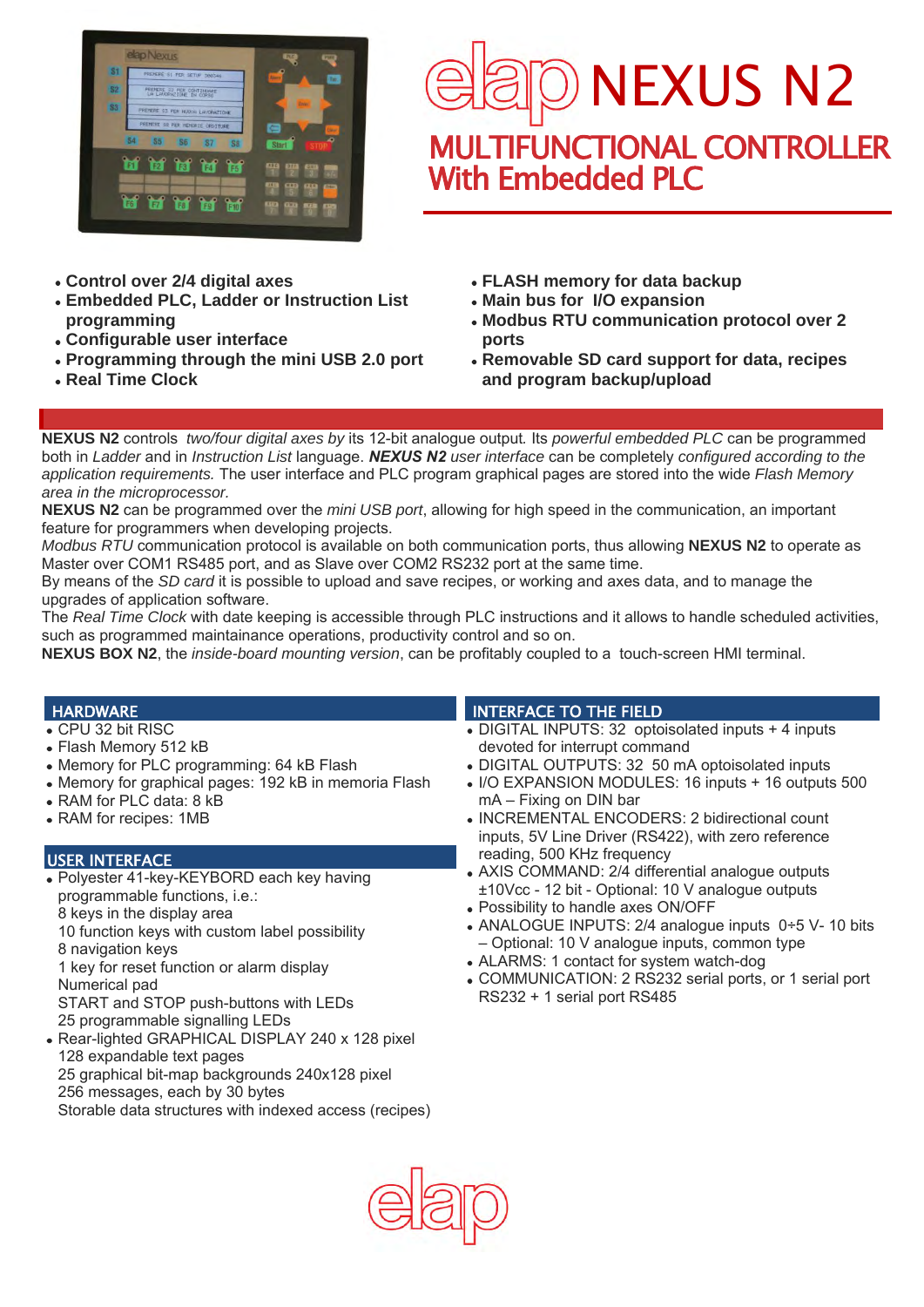

#### GENERAL SPECIFICATIONS

- Front protection degree: IP65
- Supply: 24 Vdc ±15% 30 Watt max. Connections: Extractable terminal box: supply, digital I/O
	- Canon connectors: encoder, analogue I/O, serial ports
- On request: digital outputs on relay modules
- Lithium battery 5 years life
- 

| <b>ORDERING INFORMATION</b>                                |              |                                                          |                   |                                                          |  |  |  |
|------------------------------------------------------------|--------------|----------------------------------------------------------|-------------------|----------------------------------------------------------|--|--|--|
| Type                                                       | Axes No.     | <b>Input/Ouptut connections</b>                          | <b>Memory</b>     | <b>Serial line</b>                                       |  |  |  |
| <b>Nexus N2</b><br><b>Nexus Box N2</b>                     | $2 = 2$ axes | $32 + 32$ I/O<br>$4 = 4$ axes   terminal box connections | <b>128 kB RAM</b> | 2 RS232 serial ports<br>$1$ RS232 + 1 RS485 serial ports |  |  |  |
| Optional:<br>- 4 analogue inputs<br>- SSI serial interface |              | - external relays connections                            |                   |                                                          |  |  |  |

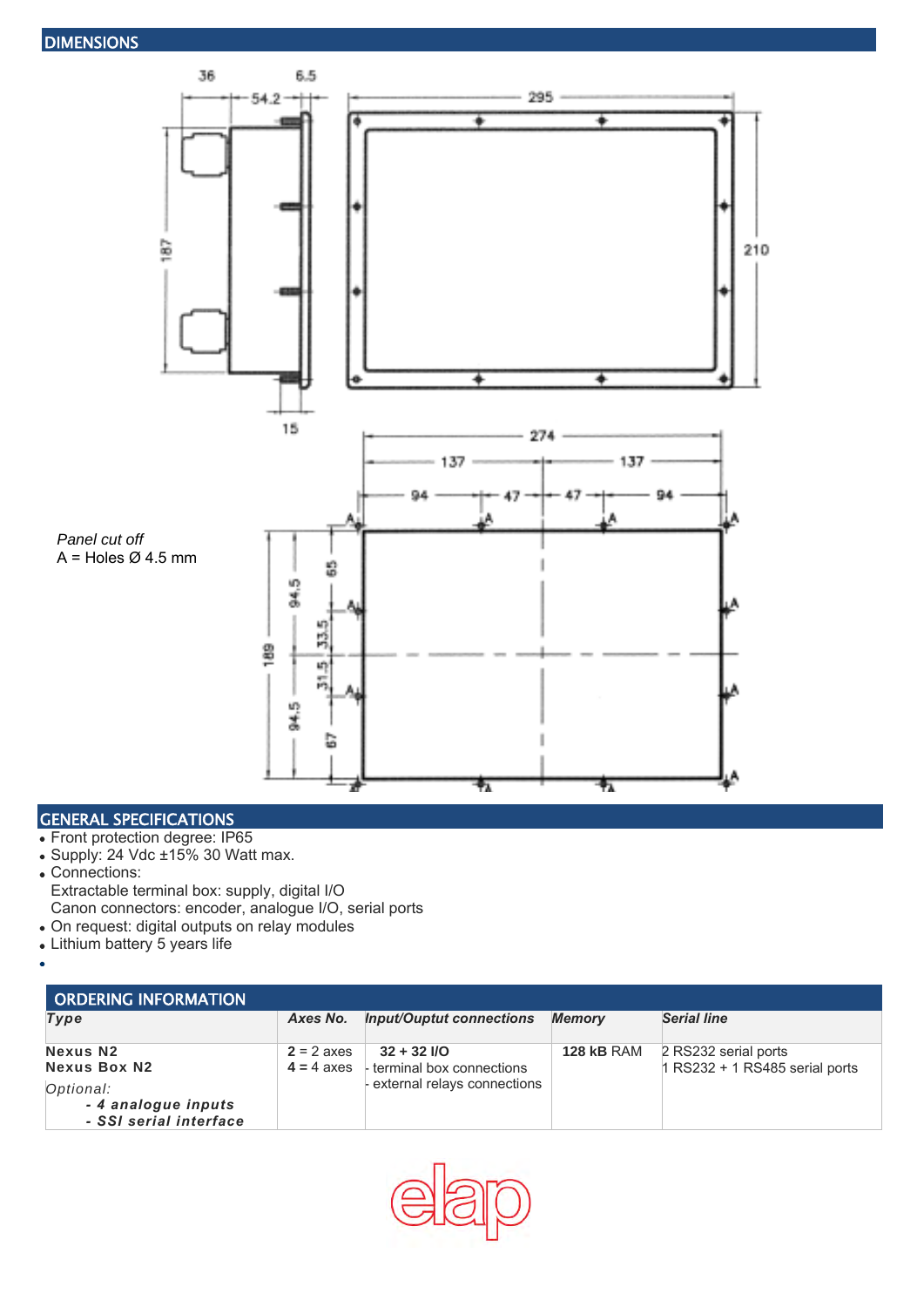

### VEGA<sup>+</sup>  $\overline{\phantom{a}}$ MULTIFUNCTIONAL CONTROLLER with embedded PLC

### Touch screen

- *Control over one or two digital axes*
- *Embedded PLC, Ladder or Instruction List programming*
- *Touch screen*
- *Graphical pages handled*
- *Interface completely programmable via PC*
- *Proprietary fieldbus for I/O expansion*
- *Compatible with VEGA*
- *Modbus RTU communication protocol*

New graphical design and a *powerful man-machine interface* are the main features of the *controller VEGA+.* The wide *TFT color display* is rear-lighted. Its *touch screen* functions are easily set by means of a dedicated program. *VEGA+.* controls one or two digital axes with 12 bit analogue output; its mighty *embedded PLC* can be programmed both in Ladder and in Mnemonic language.

*VEGA+* hardware specifications are consistent with VEGA prior version, while its software was enhanced to handle the touch screen functionalities.

VEGA PLC programs and tasks are compatible with VEGA+ applications.

### **HARDWARE**

- **CPU** 32 bit RISC 65 MIPS
- **Flash memory** 256 Kbyte
- **RAM** for user programs, data and pages: 512 Kbyte optional 128 Kbyte NV RAM

#### USER INTERFACE

- **Polyester** 33-key-**KEYBOARD,** each key having programmable functions, i.e.: 4 keys in the display area
	- 9 function keys with signalling LEDs
	- 4 direction keys

1 key for the reset function or alarm display Numerical pad

START and STOP push-buttons with LEDs

- TFT COLOR **DISPLAY** Touch Screen 432 x 240 pixel, 4.2 inch, 65000 colours 64 expandable text pages
- 256 messages, each by 20 bytes

Storable data structures with indexed access (recipes) Texts handled in four languages

Images by 128x128 pixel for icons and animation Graphical touch screen push-buttons

### INTERFACE TO THE FIELD

- **DIGITAL INPUTS:** 16 optoisolated inputs + 2 devoted to the interrupt command
- **DIGITAL OUTPUTS:** 16 50 mA optoisolated outputs I max 50 mA
- **INCREMENTAL ENCODERS**: 2 5V- Line Driver (RS422) bidirectional count inputs with zero reference reading, 500 KHz frequency
- **AXIS COMMAND:** 2 12-bit ±10Vdc differential analogue outputs. Possibility to command ON/OFF axes
- **ANALOGUE INTPUTS**: 4 0÷5 V analogue inputs with 10 bit resolution - Optional: 10 V analoogue outputs
- **ALARMS:** 1 contact for system watch-dog
- **COMMUNICATION:** 2 RS232 serial ports or 1 RS232 + 1 RS485 serial port – optional 1 USB port
- **EXPANSION MODULES:** 16 inputs + 16 outputs 500 mA DIN bar fixing
- 
- **Modbus RTU** communication protocol in master or slave mode

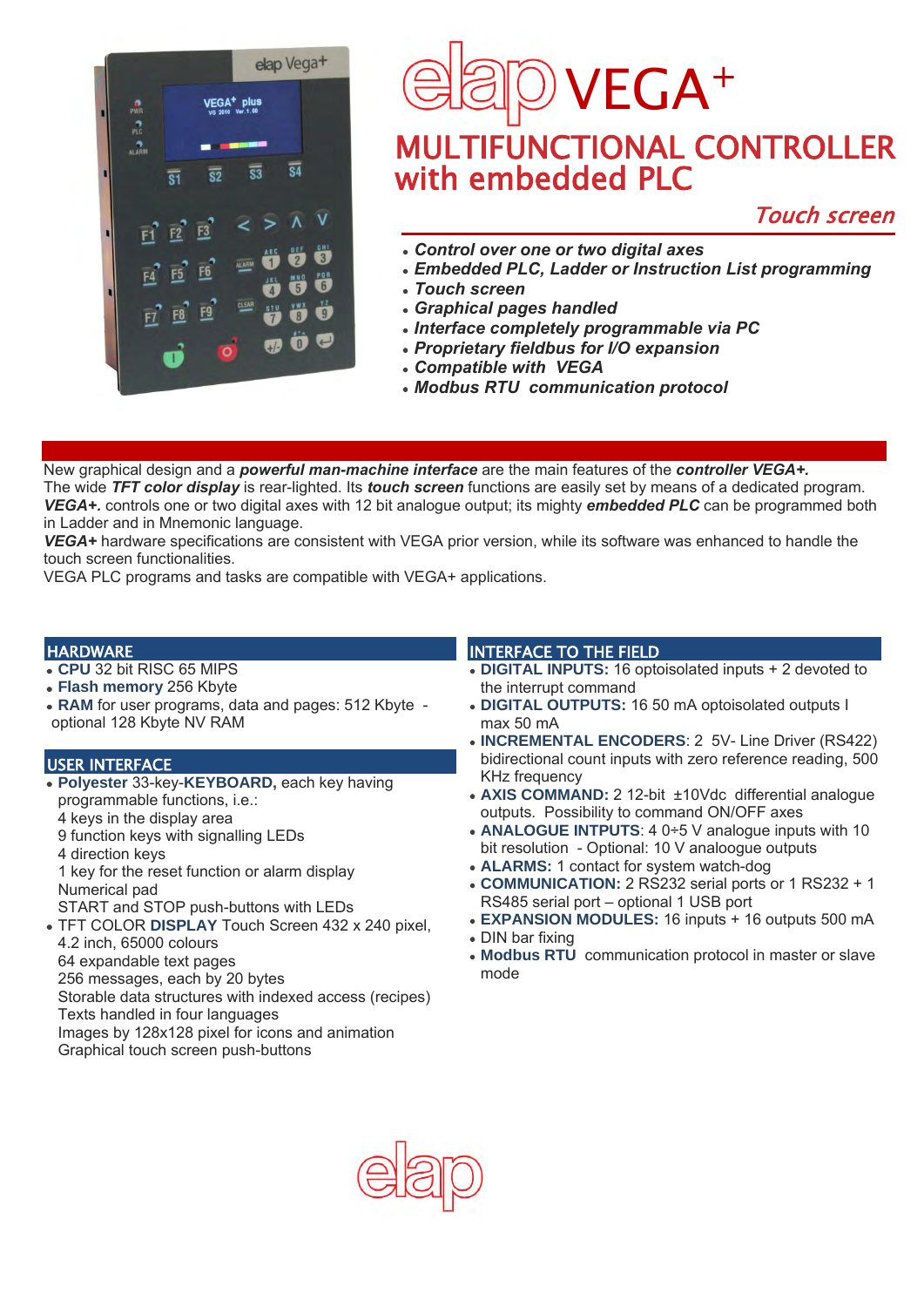

### GENERAL SPECIFICATIONS

- Front protection degree: IP65
- $\bullet$  Supply: 24 Vdc  $\pm 15\%$  24 Watt max.
- Connections:
- Extractable terminal box: supply, digital I/O
- Canon connectors: encoder, analogue I/O, serial ports
- On request: digital outputs on relay modules
- Lithium battery 5 years life (Except type with NV RAM)

### ORDERING INFORMATION

| <b>VEGA+</b>             | 1 axis                                                                                                                       | M | <b>512K RAM</b>                                           | $\mathsf{R}$                                      |                                                                                                                                                                                                            |  |  |  |  |  |
|--------------------------|------------------------------------------------------------------------------------------------------------------------------|---|-----------------------------------------------------------|---------------------------------------------------|------------------------------------------------------------------------------------------------------------------------------------------------------------------------------------------------------------|--|--|--|--|--|
|                          |                                                                                                                              |   |                                                           | <b>Serial Ports</b><br>$R = 2$ RS232 serial ports | $U = 2$ RS232 serial ports+1 USB<br>$S = 1$ RS232 + 1 RS485 serial ports $V = 1$ RS232 + 1 RS485 serial ports + 1 USB<br>$T = 1$ RS232 + 1 RS422 serial ports $Z = 1$ RS232 + 1 RS422 serial ports + 1 USB |  |  |  |  |  |
|                          |                                                                                                                              |   | <b>RAM Capacity</b><br><b>512 KB RAM</b><br>128 KB NV RAM |                                                   |                                                                                                                                                                                                            |  |  |  |  |  |
|                          | <b>Input/Outputs Connections</b><br>$M = 16 + 16$ I/O terminal box connections<br>$R = 16 + 16$ I/O on external relay modues |   |                                                           |                                                   |                                                                                                                                                                                                            |  |  |  |  |  |
| $\mathsf{Type}$<br>VEGA+ | <b>Controlled Axes</b><br>1 axis<br>2 axes                                                                                   |   |                                                           |                                                   |                                                                                                                                                                                                            |  |  |  |  |  |

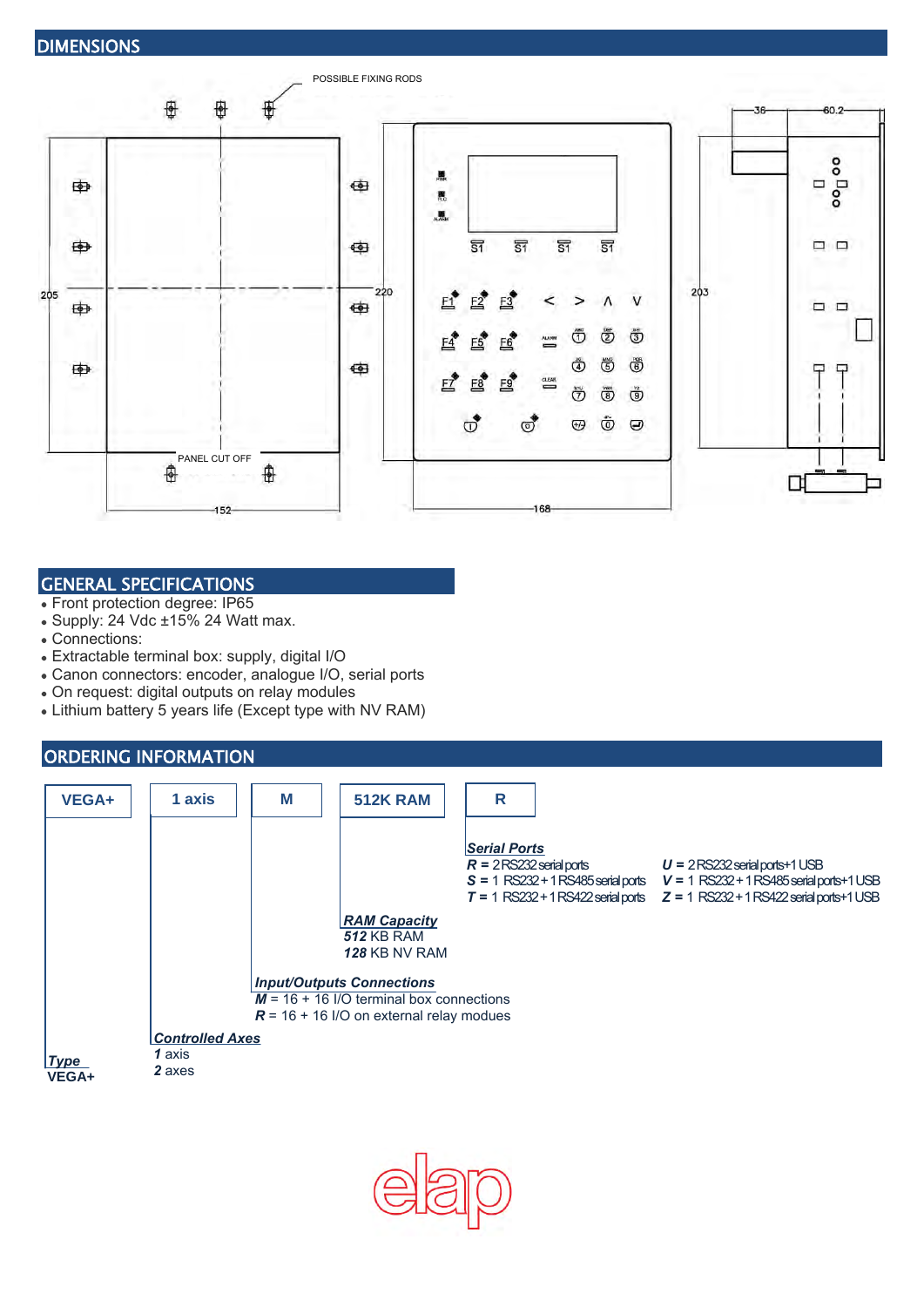

## $\overline{\phantom{a}}$ SINGLE AXIS CONTROLLER with embedded PLC NEOS N1

- *Control over 1 axis*
- *embedded PLC, LADDER or Mnemonic programming*
- *Programmable user interface*
- *Graphical pages handled*
- *Application programs available*

Small-sized and compact-shaped *NEOS N1* features *a single axis controller* with great potential.

Its embedded PLC allows to configurate several functional options, tailoring NEOS for any application in the *counting and positioning field* as well as for the *development of simple logic circuits* .

The Integrated Development Environment Elap CmStudio allows to create the PLC program and to configurate the user graphical interface.

### **HARDWARE**

- **CPU** 8 bit 4 MIPS
- **Flash memory** 32 Kbyte
- **RAM/Flash memory** for user programs, pages and data: 3.6 Kbyte for the PLC + 32 Kbyte for pages and recipes

### USER INTERFACE

- Polyester **KEYBOARD** with 20 keys,9 with programmable functions, i.e.:
	- 5 keys in the display area and/or function keys
	- 2 navigation keys
	- 1 reset or alarm display key
	- numerical pad
- **LCD GRAPHIC LED DISPLAY,** rear-lighted 128x64 pixel
- expansible text pages
- messages

storable data structures with indexed access (recipes) images up to 16x16 pixel for icons and animation

### INTERFACE TO THE FIELD

- **DIGITAL INPUTS:**6 optoisolated inputs
- **DIGITAL OUTPUTS:** 4 500-mAmp optoisolated outputs 2 1-Amp solid state NPN outputs
- **INCREMENTAL ENCODERS:** 5 Vdc Line driver (RS422) bidirectional count input with zero reference reading, frequency 400 KHz Optional: 5 or 12 Vdc push-pull/NPN open collector, 12 Vdc line driver
- **AXIS COMMAND**: 1 ±10Vdc differential analog output 12 bit resolution. ON/OFF axes control possible
- **COMMUNICATION:** 1 serial port RS232 or RS485
- **VERSION SA**: 1 potentiometer input + 3 PNP inputs

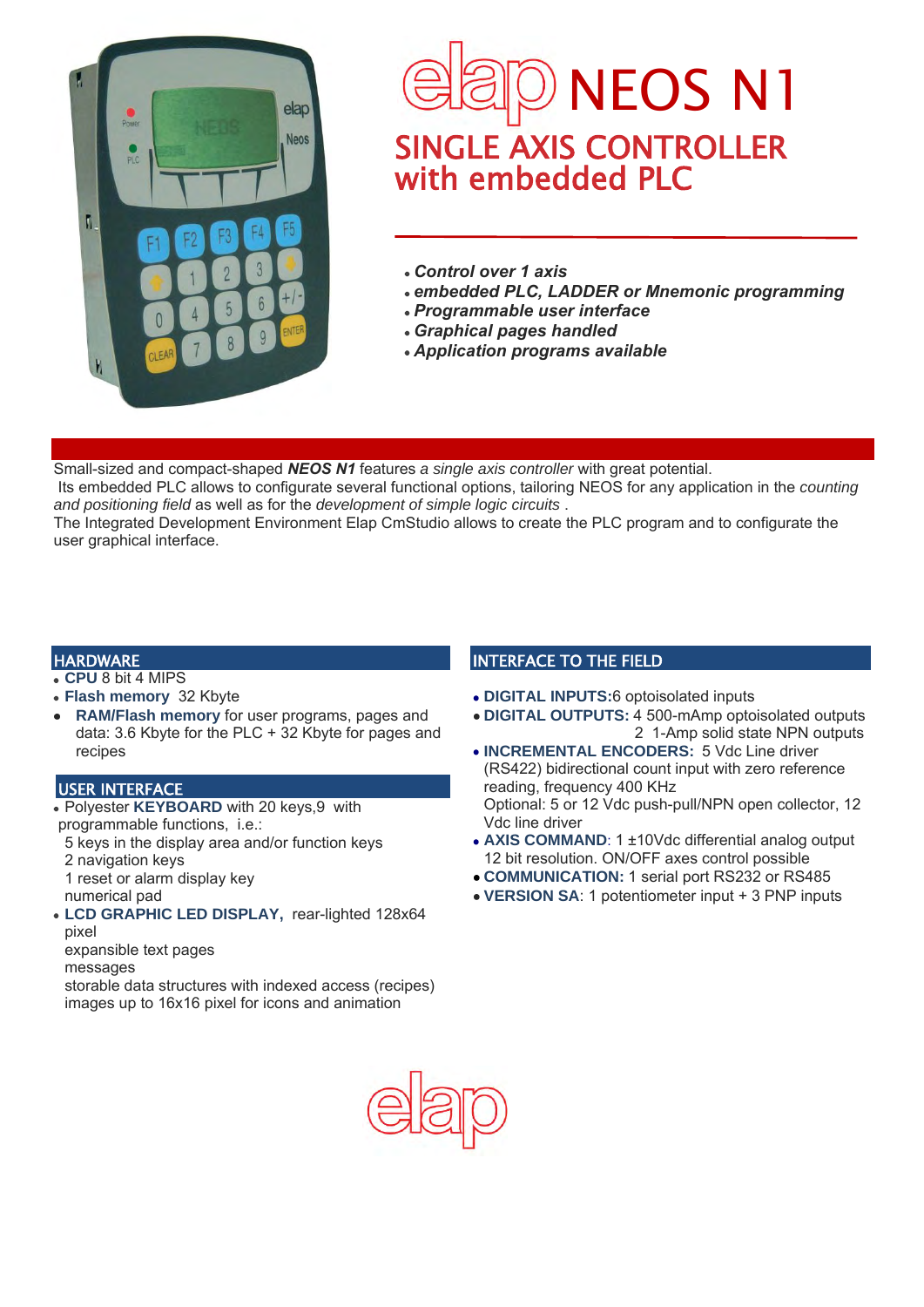### **DIMENSIONS**



### GENERAL SPEICIFICATIONS

- Supply 24Vdc±15% 10 Watt max./19,5Vac ±10% 10VA
- Frontal protection degreee: IP65
- Connections:
- extractible terminal box: supply, digital I/O
- Canon connector: encoder, I/O analogici, porta seriale serial port
- Data memory on Flash EEPROM